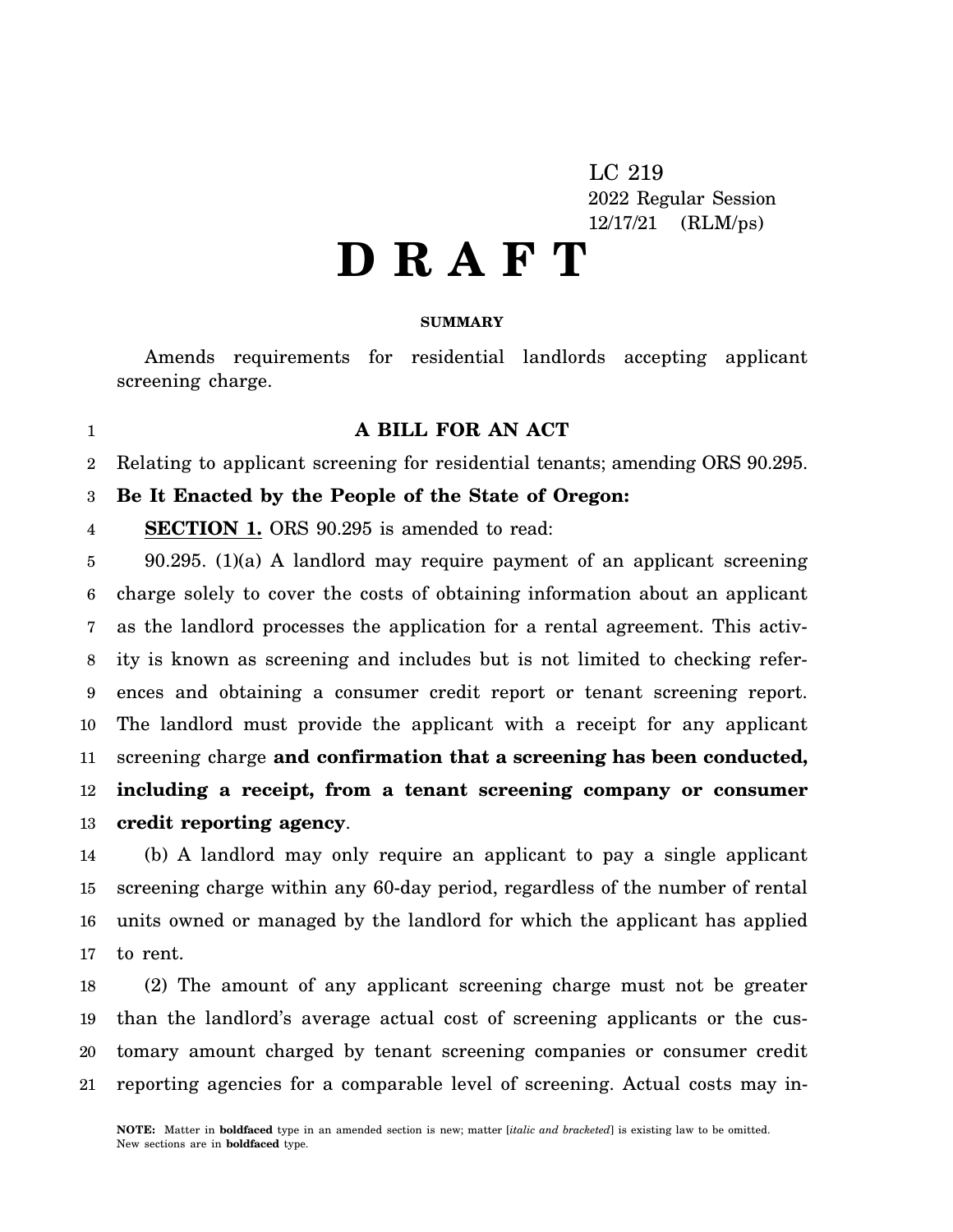## LC 219 12/17/21

1 2 3 clude the cost of using a tenant screening company or a consumer credit reporting agency and the reasonable value of any time spent by the landlord or the landlord's agents in otherwise obtaining information on applicants.

4 5 (3) A landlord may not require payment of an applicant screening charge unless prior to accepting the payment the landlord:

6 (a) Adopts written screening or admission criteria;

7 (b) Gives written notice to the applicant of:

8 (A) The amount of the applicant screening charge;

9 (B) The landlord's screening or admission criteria;

10 11 12 13 (C) The process that the landlord typically will follow in screening the applicant, including whether the landlord uses a tenant screening company, credit reports, public records or criminal records or contacts employers, landlords or other references;

14 15 16 17 (D) The applicant's rights to dispute the accuracy of any information provided to the landlord by a screening company or credit reporting agency; (E) A right to appeal a negative determination, if any right to appeal exists;

18 19 20 21 22 (F) Any nondiscrimination policy as required by federal, state or local law plus any nondiscrimination policy of the landlord, including that a landlord may not discriminate against an applicant because of the race, color, religion, sex, sexual orientation, national origin, marital status, familial status or source of income of the applicant;

23 24 25 26 (G) The amount of rent the landlord will charge and the deposits the landlord will require, subject to change in the rent or deposits by agreement of the landlord and the tenant before entering into a rental agreement; [*and*]

27 28 (H) Whether the landlord requires tenants to obtain and maintain renter's liability insurance and, if so, the amount of insurance required; and

29 30 31 **(I) The applicant's right to a refund of the screening charge under subsection (5) of this section and right to recover damages under subsection (6)(b) of this section; and**

[2]